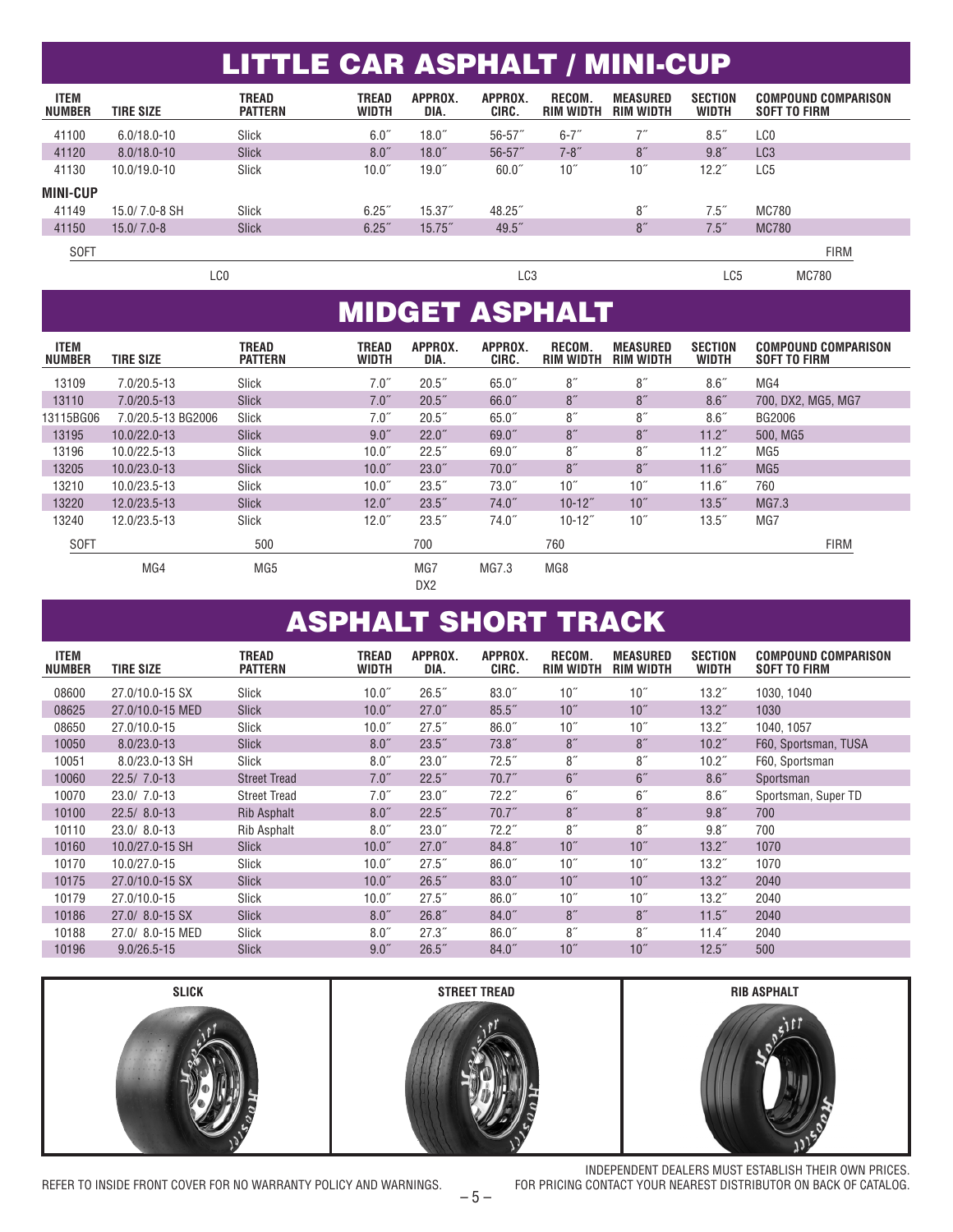## ASPHALT SHORT TRACK CONTINUED

| <b>ITEM</b><br><b>NUMBER</b> | <b>TIRE SIZE</b> | <b>TREAD</b><br><b>PATTERN</b> | <b>TREAD</b><br>WIDTH | APPROX.<br>DIA. | APPROX.<br>CIRC. | RECOM.<br>RIM WIDTH | <b>MEASURED</b><br>RIM WIDTH | <b>SECTION</b><br><b>WIDTH</b> | <b>COMPOUND COMPARISON</b><br><b>SOFT TO FIRM</b> |             |
|------------------------------|------------------|--------------------------------|-----------------------|-----------------|------------------|---------------------|------------------------------|--------------------------------|---------------------------------------------------|-------------|
| 10198                        | $9.0/27.0 - 15$  | Slick                          | $9.0$ $\,$            | 27.0"           | 86.5"            | 10''                | 10''                         | $12.75$ "                      | 700                                               |             |
| 10220                        | 26.5/8.0-15      | <b>Street Tread</b>            | 8.0"                  | 26.5"           | 82.1''           | 8''                 | 8"                           | 10.2 <sup>''</sup>             | COMANCHE                                          |             |
| 10230                        | 27.5/8.0-15      | <b>Street Tread</b>            | 8.0''                 | $27.5$ "        | 85.3"            | 8''                 | 8''                          | 10.7"                          | COMANCHE                                          |             |
| 10240                        | 23.0/ 7.0-13 RIB | <b>Rib Asphalt</b>             | 6.6''                 | 22.75"          | 71.5''           | 7''                 | $7^{\prime\prime}$           | 9.3''                          | 700                                               |             |
| 10245                        | 23.5/ 7.0-13 RIB | <b>Rib Asphalt</b>             | $6.6\ensuremath{''}$  | 23.2"           | 73.0''           | 7''                 | 7''                          | 9.1''                          | 700, 800                                          |             |
| 10247                        | 24.0/ 7.0-14     | <b>Rib Asphalt</b>             | 7.0''                 | 24.15''         | 75.88"           | $7 - 8"$            | $7^{\prime\prime}$           | 9.19''                         | 850                                               |             |
| 10257                        | 24.0/ 7.0-15     | <b>Rib Asphalt</b>             | 7.0''                 | 24.17"          | 75.94"           | $7 - 8"$            | 7''                          | 8.81''                         | 850                                               |             |
| 10275                        | 23.5/ 7.0-15 RIB | <b>Rib Asphalt</b>             | $6.6''$               | $23.15$ "       | 72.75"           | 7''                 | 7''                          | $9.2$ "                        | 700                                               |             |
| 10280                        | 26.5/ 8.0-15 RIB | <b>Rib Asphalt</b>             | $8.0$ $\,$            | 26.5"           | $82.0$ "         | 8''                 | 8''                          | $10.75$ "                      | 700, 800                                          |             |
| 10285                        | 27.0/ 8.0-15 RIB | <b>Rib Asphalt</b>             | $8.0\ensuremath{''}$  | 27.0"           | 84.5''           | 8"                  | $8\,$                        | 11.25''                        | 700, 800                                          |             |
| 10290                        | 27.5/ 8.0-15 RIB | <b>Rib Asphalt</b>             | 8.0''                 | 27.5"           | $85.5$ "         | 8''                 | $8\,$                        | $11.25$ "                      | 700, 800                                          |             |
| 10295                        | 8.0/26.5-15      | <b>Street Tread</b>            | $9.0$ $\!$            | 26.5"           | 83.2"            | 8''                 | 8"                           | 11.0''                         | 970                                               |             |
| 10300                        | 8.0/26.5-15      | <b>Street Tread</b>            | $9.0$ $\,$            | 27.0"           | $84.0$ "         | 8''                 | 8''                          | 11.0''                         | 970                                               |             |
| 10350                        | $8.0/27.0 - 15$  | <b>Street Tread</b>            | 9.0"                  | $27.5$ "        | 86.3"            | 8''                 | 8"                           | 11.0 <sup>''</sup>             | 970                                               |             |
| 10400                        | 23.0/ 7.0-13     | <b>Street Tread</b>            | 7.0''                 | $23.0$ "        | 72.2"            | 6''                 | 6''                          | $8.6$ "                        | 790                                               |             |
| 10405                        | 23.0/ 7.0-14     | <b>Street Tread</b>            | 7.0''                 | 23.0"           | 72.2''           | 6''                 | $6''$                        | $8.6$ "                        | 790                                               |             |
| 10408                        | 24.0/ 7.0-14     | <b>Street Tread</b>            | 7.0''                 | 24.0"           | $75.0$ "         | $6\,$               | $6\,$                        | 9.1''                          | 790                                               |             |
| 10410                        | 26.5/ 7.0-15     | <b>Street Tread</b>            | 7.0''                 | 26.4"           | 83.0''           | 6''                 | 6''                          | 9.1''                          | 790                                               |             |
| 10411                        | 26.5/ 7.0-15     | <b>Street Tread</b>            | 7.0''                 | 26.4"           | $83.0$ "         | $6 - 7''$           | 6''                          | 9.1''                          | 850                                               |             |
| 10415                        | 27.0/ 7.0-15     | <b>Street Tread</b>            | 7.0''                 | 27.0"           | 85.0"            | 6''                 | 6 <sup>''</sup>              | 9.2''                          | 790                                               |             |
| 10416                        | 27.0/ 7.0-15     | <b>Street Tread</b>            | 7.0''                 | 27.0"           | $85.0$ "         | $6 - 7"$            | 6''                          | 9.2''                          | 850                                               |             |
| 10420                        | 26.5/8.0-15      | <b>Street Tread</b>            | $8.0\ensuremath{''}$  | 26.5"           | 82.1''           | $8\,$               | $8\,$                        | 10.2"                          | 880, 890                                          |             |
| 10425                        | 27.5/8.0-15      | <b>Street Tread</b>            | $8.0$ "               | 27.5"           | 85.3"            | 8''                 | $8\,$                        | 10.7"                          | 880, 890                                          |             |
| 10430                        | 8.0/26.5-15      | <b>Street Tread</b>            | $8.5\ensuremath{''}$  | 26.4"           | 83''             | 8''                 | 8"                           | 11.4"                          | D800                                              |             |
| 10435                        | $8.0/27.0 - 15$  | <b>Street Tread</b>            | 8.5''                 | 26.9"           | 84.5"            | 8''                 | 8''                          | 11.4''                         | D800                                              |             |
| 10440                        | $8.0/27.0 - 15$  | <b>Street Tread</b>            | $8.5$ "               | 27.2"           | $85.5$ "         | 8''                 | 8"                           | 11.4"                          | D800                                              |             |
| 10499                        | 26.5/8.0-15      | Slick                          | 8.0''                 | 26.8"           | $84.0$ "         | 8''                 | 8''                          | $11.5$ "                       | 950                                               |             |
| 10500                        | 26.5/8.0-15      | Slick                          | $8.0\ensuremath{''}$  | 26.8"           | 84.0''           | 8"                  | $8\,$                        | 11.5"                          | 980                                               |             |
| 10504                        | 27.5/8.0-15      | Slick                          | $8.0$ "               | 27.3"           | 86.0"            | $8\,$               | $8\,$                        | 11.4''                         | 960                                               |             |
| 10505                        | 27.5/8.0-15      | Slick                          | $8.0\ensuremath{''}$  | 27.3''          | 86.0"            | 8''                 | 8"                           | 11.4''                         | 980                                               |             |
| 10584                        | 27.0/8.0-15      | Rib Asphalt                    | $8.0$ $\,$            | 26.8"           | $84.0$ "         | 8''                 | 8''                          | $11.25$ "                      | R750                                              |             |
| 10590                        | 27.5/8.0-15      | <b>Rib Asphalt</b>             | $8.0\ensuremath{''}$  | 27.1"           | $85.0$ "         | 8''                 | 8"                           | $11.25$ "                      | R750                                              |             |
| 10595                        | 27.5/8.0-15      | <b>Rib Asphalt</b>             | 8.0''                 | 27.3"           | 85.75"           | 8''                 | 8''                          | $11.25$ "                      | R750                                              |             |
| 10600                        | 26.5/10.0-15     | <b>Slick</b>                   | 10.0"                 | 26.8"           | 84.0''           | 10"                 | 10"                          | 13.2''                         | F40, F80                                          |             |
| 10610                        | 27.0/10.0-15     | Slick                          | 10.0"                 | 27.1"           | $85.0$ "         | 10"                 | 10"                          | 13.2 <sup>''</sup>             | F40                                               |             |
| 10615                        | 27.0/10.0-15     | Slick                          | 10.0"                 | 27.2"           | 85.5''           | 10''                | 10"                          | 13.2''                         | F40                                               |             |
| 10620                        | 27.5/10.0-15     | Slick                          | 10.0"                 | 27.3"           | 86.5"            | 10"                 | $10^{\prime\prime}$          | 13.2 <sup>''</sup>             | F50, F80                                          |             |
| 10700                        | 27.0/10.0-15 SX  | Slick                          | 10.0"                 | 26.8"           | 84.0''           | 10''                | 10"                          | 13.2''                         | 3035                                              |             |
| 10710                        | 27.0/10.0-15 SH  | Slick                          | $10.0$ "              | 27.2"           | 85.0''           | 10''                | 10''                         | $13.2^{''}$                    | 3035                                              |             |
| 10720                        | 27.0/10.0-15     | <b>Slick</b>                   | 10.0"                 | 27.3"           | 86.5''           | $10''$              | $10''$                       | 13.2''                         | 3045                                              |             |
| 37130                        | 8.0/27.0-15L     | Slick                          | $8.0$ "               | 26.8"           | 84.0''           | 8 <sup>''</sup>     | 8''                          | $11.5$ "                       | F53, F75                                          |             |
| 37139                        | 8.0/27.0-15 MED  | Slick                          | $8.0\ensuremath{''}$  | 27.0"           | $85.0$ "         | $8^{\prime\prime}$  | $8^{\prime\prime}$           | 11.2''                         | F53, F75                                          |             |
| 37140                        | $8.0/27.0 - 15$  | Slick                          | $8.0$ "               | 27.3"           | 86.0"            | $8^{\prime\prime}$  | $8^{\prime\prime}$           | 11.4''                         | F <sub>53</sub>                                   |             |
| 37142                        | $8.0/27.0 - 15$  | <b>Slick</b>                   | 8.0''                 | 27.3"           | 86.0''           | $8\,$               | $8^{\prime\prime}$           | 11.4''                         | F75                                               |             |
| 37160                        | 10.0/23.0-13 SH  | Slick                          | 10.0"                 | 22.4"           | 70.5''           | 10''                | 10''                         | $12.5$ "                       | F15, F35                                          |             |
| 37170                        | 10.0/23.0-13     | <b>Slick</b>                   | 10.0 <sup>''</sup>    | 23.0''          | 72.0''           | 10 <sup>''</sup>    | $10''$                       | $12.5$ "                       | F25, F35, F45                                     |             |
| 37181                        | 10.0/27.0-15 SX  | Slick                          | 10.0"                 | 26.8"           | 84.0''           | $10^{\prime\prime}$ | 10''                         | $13.2^{''}$                    | F45                                               |             |
| 37190                        |                  | <b>Slick</b>                   | 10.0"                 | 27.3''          | 86.5''           | $10''$              | $10''$                       | $13.2^{''}$                    | F45                                               |             |
|                              | 10.0/27.0-15     |                                |                       |                 |                  |                     | 10''                         |                                | F15                                               |             |
| 37253                        | 27.0x11.0-15     | Slick                          | 11.7''                | 25.6"           | 80.5''           | $10 - 12$ "         |                              | $13.5$ "                       |                                                   |             |
|                              |                  |                                |                       |                 |                  |                     |                              |                                |                                                   |             |
| <b>SOFT</b>                  |                  |                                |                       |                 |                  |                     |                              |                                |                                                   | <b>FIRM</b> |
| 1030                         | 1040             |                                | <b>TUSA</b>           | 500             | 3045             | 600                 | 970                          | 700                            | 800                                               | 850         |

| <b>JULI</b>     |                 |      |                 |      |                 |     |           |     |                 | <b>FINIVI</b>    |
|-----------------|-----------------|------|-----------------|------|-----------------|-----|-----------|-----|-----------------|------------------|
| 1030            | 1040            |      | TUSA            | 500  | 3045            | 600 | 970       | 700 | 800             | 850              |
| F <sub>15</sub> | 3025            | 3035 | F60             | F45  | 960             |     | 1070      |     | F <sub>50</sub> | COMANCHE         |
|                 | F <sub>25</sub> | F35  | <b>SUPER TD</b> | F40  | F <sub>53</sub> |     |           |     | S800            | 790              |
|                 |                 | 950  |                 | 1057 | 2040            |     | 880       |     |                 | 890              |
|                 |                 |      |                 |      | 1058            |     | 980       |     |                 | ST <sub>TD</sub> |
|                 |                 |      |                 |      |                 |     | F75       |     |                 |                  |
|                 |                 |      |                 |      |                 |     | SPORTSMAN |     |                 |                  |
|                 |                 |      |                 |      |                 |     |           |     |                 |                  |

REFER TO INSIDE FRONT COVER FOR NO WARRANTY POLICY AND WARNINGS.

INDEPENDENT DEALERS MUST ESTABLISH THEIR OWN PRICES.<br>FOR PRICING CONTACT YOUR NEAREST DISTRIBUTOR ON BACK OF CATALOG.